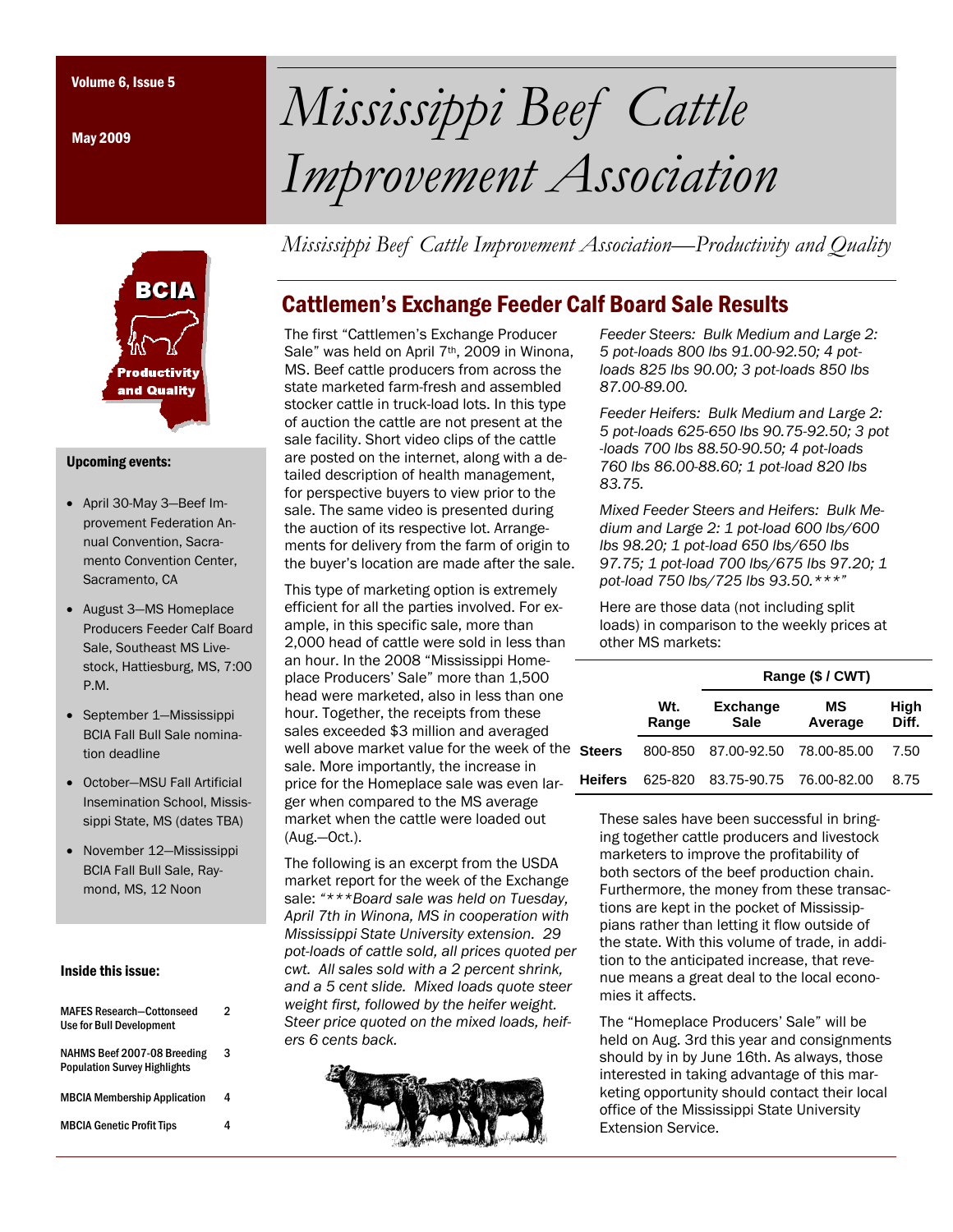

Whole cottonseed is a good source of energy, protein, and fiber for beef cattle

## MAFES Research—Cottonseed Use for Bull Development

#### Introduction

Whole cottonseed and cottonseed byproducts are extensively used as sources of energy, protein, and fiber in Mississippi beef cattle diets. Whole cottonseed and other cottonseed-based feed products contain gossypol, a yellow compound that is toxic to non-ruminants and pre-functional ruminants. Some new pelleted cottonseed products are available that could be used with greater handling ease.

#### Research Objectives

Dr. Rhonda Vann recently conducted a research trial at the Mississippi Agricultural and Forestry Experiment Station (MAFES) Brown Loam Branch Experiment Station in Raymond, Mississippi examining the effects on mature beef bull reproductive performance of including three cottonseed products in a maintenance ration. Ejaculate quality characteristics were evaluated to ascertain any influence of limited cottonseed feeding on semen quality (motility and morphology).

#### Experimental Procedures

Eighty-four spring-born Angus crossbred bulls greater than 18 months of age were randomly assigned to one of four treatment groups:

- 1) Control (no cottonseed feeding)
- 2) FezzPellet (pelleted cottonseed)
- 3) Whole fuzzy cottonseed
- 4) Cottonseed cake (range cube size pellets)

Animals were fed these diets according to treatments groups at a rate of 5 lbs/head/ day for 168 days with free access to bermudagrass hay throughout the study. Bulls were allowed a 14-day diet adjustment period in order to achieve the desired intake of each treatment ration prior to initiation of the feeding trial.

Blood samples for plasma gossypol determination and bull body weights were obtained on days 0, 14, 28, 42, 56, 84, 112, 140, and 168 of the trial. Breeding soundness exams (which included scrotal circumference, testis length, testis width, testis depth, and electro-ejaculation for assessment of semen quality) were completed on days 0, 84, and 164 of the research effort.

#### Research Results

Scrotal circumference, sperm motility, ejaculate volume, and total sperm concentration increased from day 0 to day 168 while secondary sperm abnormalities decreased during this period. There was a day x treatment interaction for total blood gossypol concentrations, bull body weight, average daily gain, and total testes volume.

Total blood gossypol concentrations peaked at day 56 of the feeding trial, remained stable from day 84 to day 168, and by 14 days after removal from feed were back to similar concentrations to day 14 of the feeding period. Overall average daily gain was greatest for bulls in the control and pelleted cottonseed groups.

#### **Conclusions**

Bulls consuming cottonseed products derived from upland cotton varieties (produced in Mississippi and surrounding states versus pima cotton varieties produced in the western U.S.) and fed at a rate of 5 lbs/head/ day had acceptable body weights, average daily gains, and semen quality. Blood gossypol concentrations can decrease by half 14 days post-feeding of cottonseed products containing gossypol and should be back to baseline within 30 days post-feeding of cottonseed diets.

*Source: Dr. Rhonda Vann, Research Animal Scientist MAFES Brown Loam Branch Experiment Station Raymond, Mississippi* 

*Note: Dr. Vann discussed the results of this study with beef producers at the Mississippi Beef Cattle Improvement Association annual membership meeting in February 2009. To contact Dr. Vann with questions about this research, she can be reached at (601) 857-5952 or rcv2@ra.msstate.edu.* 

*"…Bulls consuming 5 lbs/head/day of cottonseed products from upland cotton varieties had acceptable semen quality."*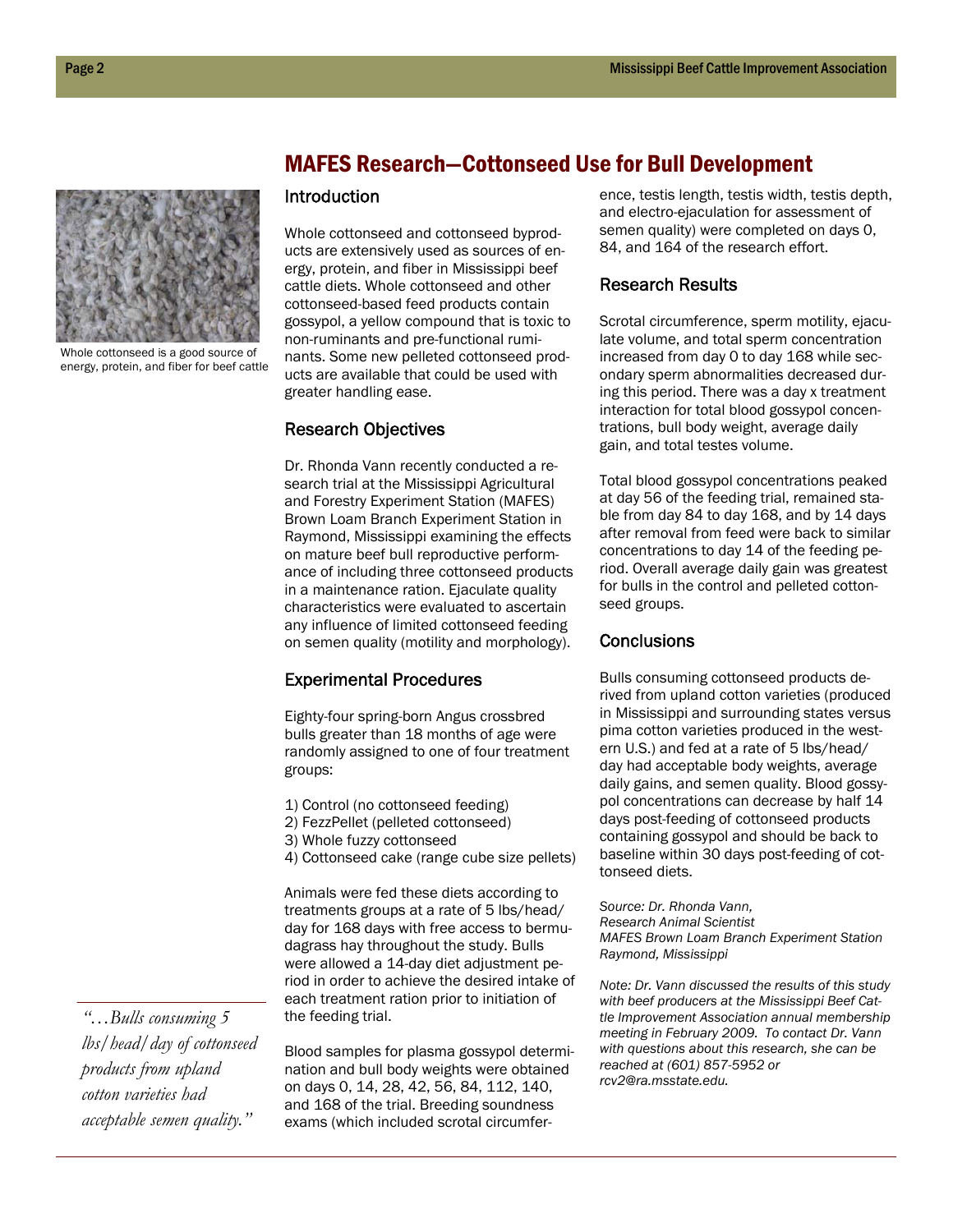## NAHMS Beef 2007-2008 Breeding Population Survey Highlights

Approximately three-fourths of operations across all herd sizes described themselves as commercial-cattle–only herds. A higher percentage of operations with 1 to 49 cows than operations with 100 or more cows described themselves as seedstock-only herds. The percentages by type of breeding herd were similar across all regions.

Seedstock cattle were defined as those "primarily marketed for breeding purposes." At least some operations that market seedstock cattle for breeding purposes are likely marketing crossbred or composite bulls or heifers for replacements. Of operations with any seedstock cattle (23.7 percent of all operations), about one-fourth (26.0 percent) had all purebred cattle; about one tenth (10.2 percent) had all composite cattle; and about one-third (36.0 percent) had all crossbred (hybrid) cattle. The remaining herds (27.8 percent) had a mixture of purebred, composite, and/or crossbred (hybrid) cattle.

Of operations with any commercial cattle (90.5 percent of all operations), approximately one-half (48.7 percent) had all crossbred cattle. Approximately one-fourth of operations (25.4 percent) had at least some composite cattle, and one-fifth (20.0 percent) had at least one-half their herd comprised of composite cattle. Almost one-third of operations (29.9 percent) had at least some purebred cattle.

Crossbreeding can result in offspring with hybrid vigor. Producers were asked to provide the best description of the breed makeup of the majority of their beef cows. Two-breed crosses accounted for the majority of beef cows on about one-half of operations (44.9 percent). Three-breed crosses accounted for the majority of beef cows on about one-fourth of operations (24.3 percent). The percentage of operations in which purebreds or straightbreds made up the majority of beef cows ranged from 16.1 percent of operations with 1 to 49 cows to 23.9 percent of operations with 200 or more. A higher percentage of operations with 1 to 49 cows than operations with 200 or more cows reported that composite breeds made up the majority of beef cows on the operation.

Across all regions, two-breed crosses accounted for the majority of beef cows on the highest percentage of operations. The West region had a higher percentage of operations in which purebred or straightbred beef cows made up the majority of beef cows, compared with operations in the other three regions.

In addition to providing the breed makeup of their cows, producers were asked to give the best description of the breed makeup of the majority of their 2007 calf crop. In general, the breed makeup of the 2007 calf crop was similar to the breed makeup of the breeding cow herd. Two- or three-breed crosses accounted for the majority of the 2007 calf crop on nearly three of four operations (72.7 percent). Across all herd sizes, two-breed crosses accounted for the majority of the calf crop in the highest percentage

of operations. These results may indicate that producers are taking advantage of the hybrid vigor associated with crossbreeding. Across all regions, the majority of the 2007 calf crop consisted of two-breed crosses for the highest percentage of operations.

Over one-half of operations (54.9 percent) reported that British breeds accounted for the genetic makeup of all or most of their 2007 calf crop. Fewer than one of five operations (17.9 percent) reported that all or most of their calves were Continental breeds. Nearly four of five operations (79.8 percent) reported that no animals in their 2007 calf crop had Brahmaninfluenced genetics.

Source: National Animal Health Monitoring System

*"…Two- or three-breed crosses accounted for the majority of the 2007 calf crop. Producers are taking advantage of the hybrid vigor associated with crossbreeding"* 



Percentage of Operations by Best Description of the Breed Makeup of the Majority of Beef Cows on the Operation



NAHMS Beef 2007-08 Participating States by Region